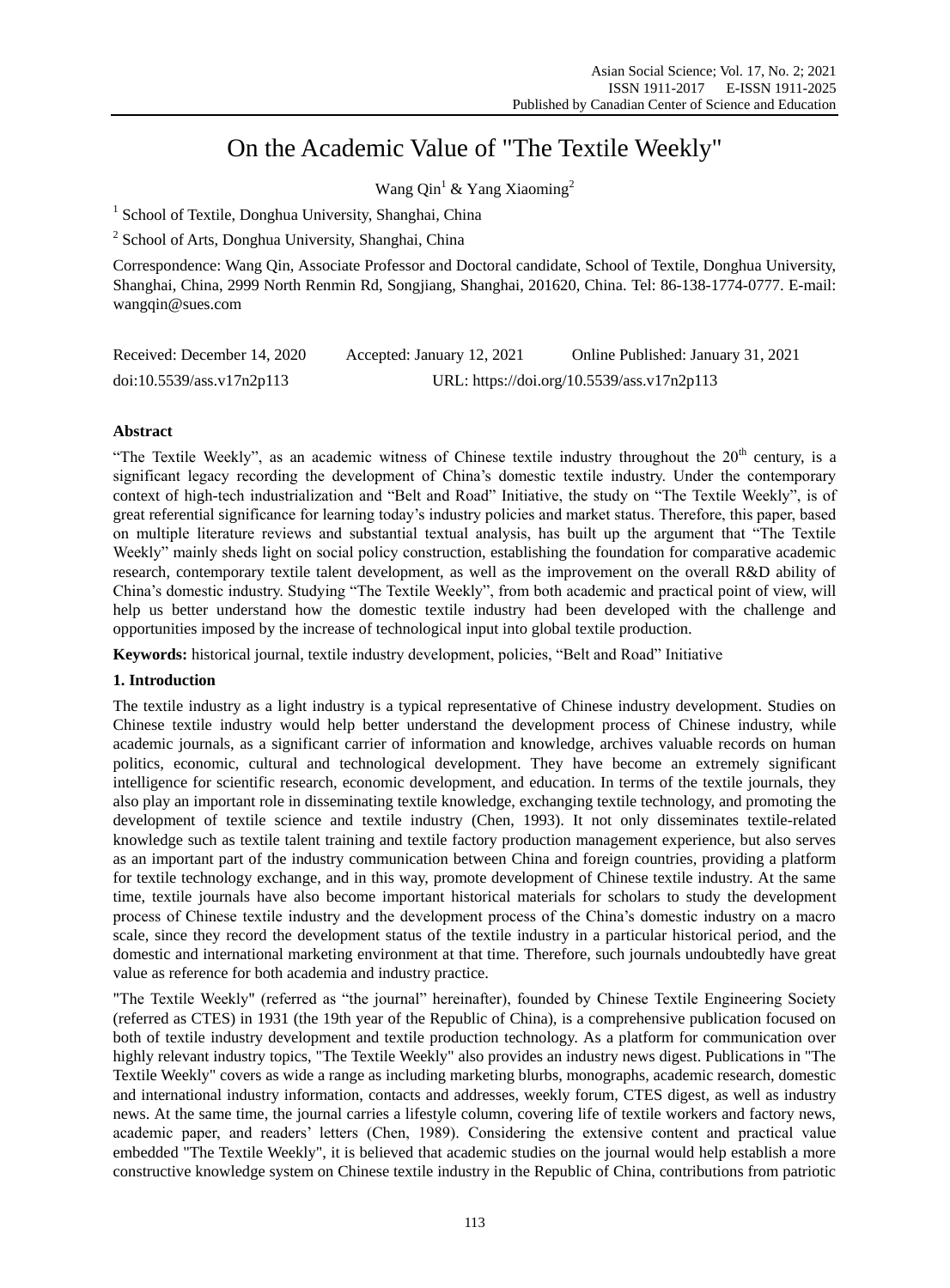capitalists and professionals to the industry at the volatile time in history. Furthermore, looking into the influence of the journal can help find evidence in the historical communication between China and the international community. Professional insights on such experience would provide resourceful reference for today's scholars to learn about the construction of the "Belt and Road" initiative.

### **2. Contributing to Social Development**

"The Textile Weekly" was founded in April, 1931, focused on the major issues of the textile industry. The journal covered textile industry information news and reports in time. At the same time of adhering to the mission and vision, it also played a significant role in government decision making consultancy.

# *2.1 Realizing the Vision*

In the debut issue of "The Textile Weekly", the foreword went "The purpose of "The Textile Weekly" is to facilitate the industry development by stimulating communication, providing research materials and enhancing public awareness" (Qian, 1931). The journal was designed to publish textual materials from CTES and become an essential industry manual and communication center. With dedication and support from academics and industry titans, "The Textile Weekly" soon became one of the most popular and influential textile journals at the time (Chen, 1989).

Affected by the War, "The Textile Weekly" was closed in 1937, and resumed in 1946 after hardships of the wartime. In the foreword of the restart edition, it has been declared that "The textile industry is a cause of the nation, a foundation for our national prosperity and strength."(Qian, 1946). The journal carried more responsibilities in social propaganda, aiming at making the textile industry thriving and the nation prosperous through grand unification.

# *2.2 Supporting Government Policy-Making*

In "The Textile Weekly" Volume 2 Issue 49, the commentary "Is the Government willing to take up responsibilities on protecting our domestic textile industry?" argued whether the Government had a powerful say in imposing anti-dumping duty on imported goods, and increasing taxation on cotton yarn from foreign factories. This article ended with the conclusion that the key of Chinese government protecting the domestic industry is to "have some guts" (Qian, 1932). Strong opinions as such undoubtedly offered important consultancy for policy-making at the time. Volume 2 Issue 50 published the motion from Wu Tiecheng at the Third Plenary Session on "Domestic Cotton Industry Protection Plan". This proposal firstly pointed out the difficulties in running domestic cotton mills by comparing outputs of Chinese and Japanese cotton mills, textile import and export, and then attributed such dilemma to the relatively low tariff on foreign textiles. According to the Plan, the settlement of tariffs at the time was a collective consequence resulting from unequal treaties, and the Sino-Japan reciprocal agreement which seemed mutually beneficial, yet was in nature insidious and actually beneficial to Japan. Besides, *Treaty of Shimonoseki* allowed foreigners to set up factors in China, which greatly challenged domestic manufacturing given their advanced technologies, strong financial supports, support from foreign governments, low-coast costs on labor and raw materials. Considering such intense international situation and competition, the Third Plenary Session of the Central Committee proposed to cancel unequal tariffs, increase import tariffs, completely cancel this disguised unequal agreement upon expiration of the Sino-Japan reciprocity agreement, and increase import tariffs, to curb and ban investment in China. In the case that the unequal treaties had not yet been eliminated, it was proposed that Chinese and foreign cotton mills should be taxed equally. In the spirit of the meeting, the government was believed to have responsibilities on financially supporting the domestic textile industry (Wu, 1932).

As history always rhymes, the prosperity of the Silk Road 2100 years ago promoted economic, trade and cultural exchanges between China and Eurasian countries, and promoted the development of the national economy. Today, China's "Belt and Road" initiative is also set with the aim of promoting trade relationships between countries along the route, enhancing cultural exchange, and bringing broader development room for China and countries and regions along the route. Looking into "The Textile Weekly" will be valuable for as a reference for the government's decision-making, serving the "Belt and Road" initiative, and providing experience for the development of China's textile industry abroad. Textile and garment enterprises should actively implement the "Belt and Road" initiative, actively take the initiative to deploy in the countries along the route, strategically leverage local infrastructure, take advantage of local raw material, low labor costs, tax incentives, and actively invest in the textile industry. In this way, the domestic textile industry could be development following a healthy and sustainable path, which leads to reaching a global scale.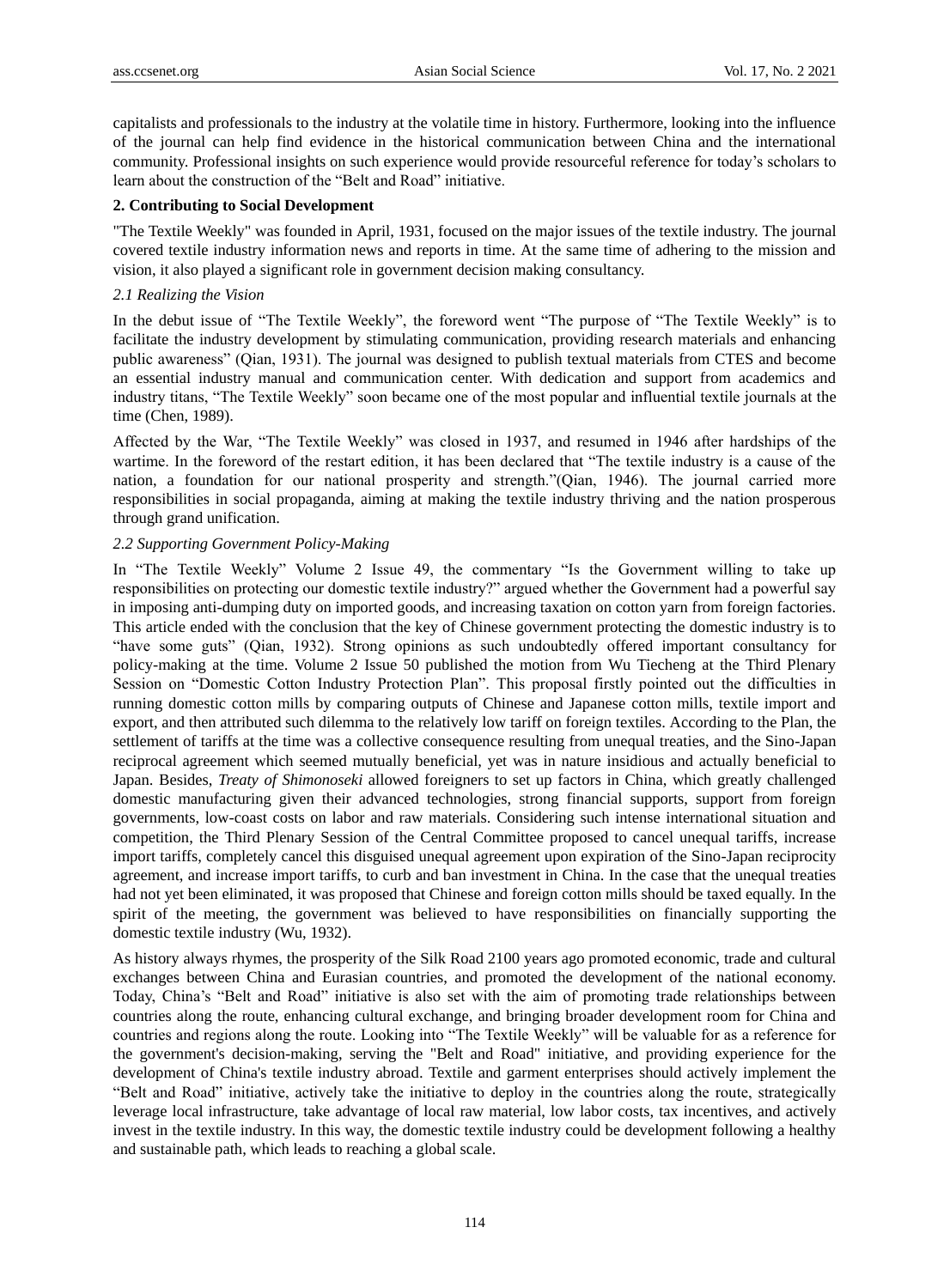#### **3. Providing Platform for Academic Communication**

"The Textile Weekly" pays special attention to academic research works. The second volume of the journal has published 50 issues, and almost every issue involves academic research works. This journal provides an ideal platform for technical comparative research and academic exchanges between China and foreign countries, and provides a rich experience for the development of the textile industry.

#### *3.1 Comparative Research on Different Imported Technologies*

According to the technology gap theory, countries that have completed technological innovation have not only achieved technological advantages, but also achieved a monopoly in production of a certain product within a certain period of time by virtue of their technological advantages. In this way, such nations have gained a widened technological gap compared to other countries, which eventually leads to the international trade of this technological product (Wang, 1999).

At the time the major progress of textile machinery is mainly manifested in the single system of blower, and such technology had been the production norm for manufacturers in Western Europe. In Volume 2 Issue 20, the article "Experiment on the Unitary System of Blower" analyzed the data results of this technology. The comparative study of the maximum weight per yard, the lowest weight, the average weight per yard, the highest and the lowest lap weight per yard of the cotton lap in the two tests of "the width of the lap with Moco cotton"(Wang, 1999), was carried out in order to seek the most suitable technology for domestic textile factories.

#### *3.2 Data Analysis of the Latest Imported Technology*

"The Textile Weekly" Volume 2 Issue 20, published "Comparison of Various Automatic Looms". This article was in nature a study on the production cost and work efficiency of automatic looming machines in March edition of the journal from The Textile Institute in UK. The article mainly introduced Northrop tube replacement, Toyota shuttle changer, Falkstafoe shuttle, Wedekai tube changer and ordinary force looms. The research looked into the number of beats per minute and output per week of these five types of looms, generating a comparison between the cost of one piece of cloth and the percentage of waste weft yarn per machine (Qian, 1932). Through the comparison of different looms, this article has been helpful for the domestic textile factories to absorb advanced foreign technology, and initiating academic exchanges between China and the West.

In summary, "The Textile Weekly" archives a large number of articles on textile technology and related research results, which to a certain extent provides a certain degree of academic value for the development of China's modern textile industry, and also provides academic exchanges between China and foreign countries. Such a platform can provide a historical reference for future research, offer a broadened perspective for future technological advances. The academic and practical value of the journal is immeasurable.

#### **4. Facilitating Talent Development**

The textile industry is as a part of light industry, which is an effective demonstration of a nation's level of development. The textile industry can be an indicator of the strength and weakness of the country's production capacity (Zhang, 1948) While human capital is a core element of industry development, the cultivation of talents plays an important role in the development of the industry. "The Textile Weekly" published numerous articles about the training of technical personnel and practical experience of factory management, sorted out the requirements of technical personnel, and also promoted the concept of system management in textile factories.

### *4.1 Sorting out Technical Talent Standards*

The third issue of Volume 9 of "The Textile Weekly" published a speech by Zhang Fangzuo in Department of Textile Engineering, Shanghai Jiaotong University, named "How to be an Excellent Technician". The speech pointed out the importance of the textile industry, by drawing relevance with chemical, machinery, electrical machinery, and agriculture. Zhang also asserted that the development of the textile industry could not be separated from the training of technical personnel, and the most important issue for the training of technical personnel was to ensure the positive working attitude. In addition, the article also sorted out the four stages of technician training: getting started, encountering challenges, research, and proficiency. Zhang argued that industry practitioners should not set the career goal as a factory manager; instead, they should put efforts in development skills and becoming professionals. According to Zhang, striving for excellence was the ultimate key to become an industry professional, so that the highly skilled talents could take up responsibility for the textile industry (Zhang, 1948).

# *4.2 Promotion of System Management Concepts*

"The Textile Weekly" Vol. 2, No. 48, published the article "Textile Mills Must Be Standardized and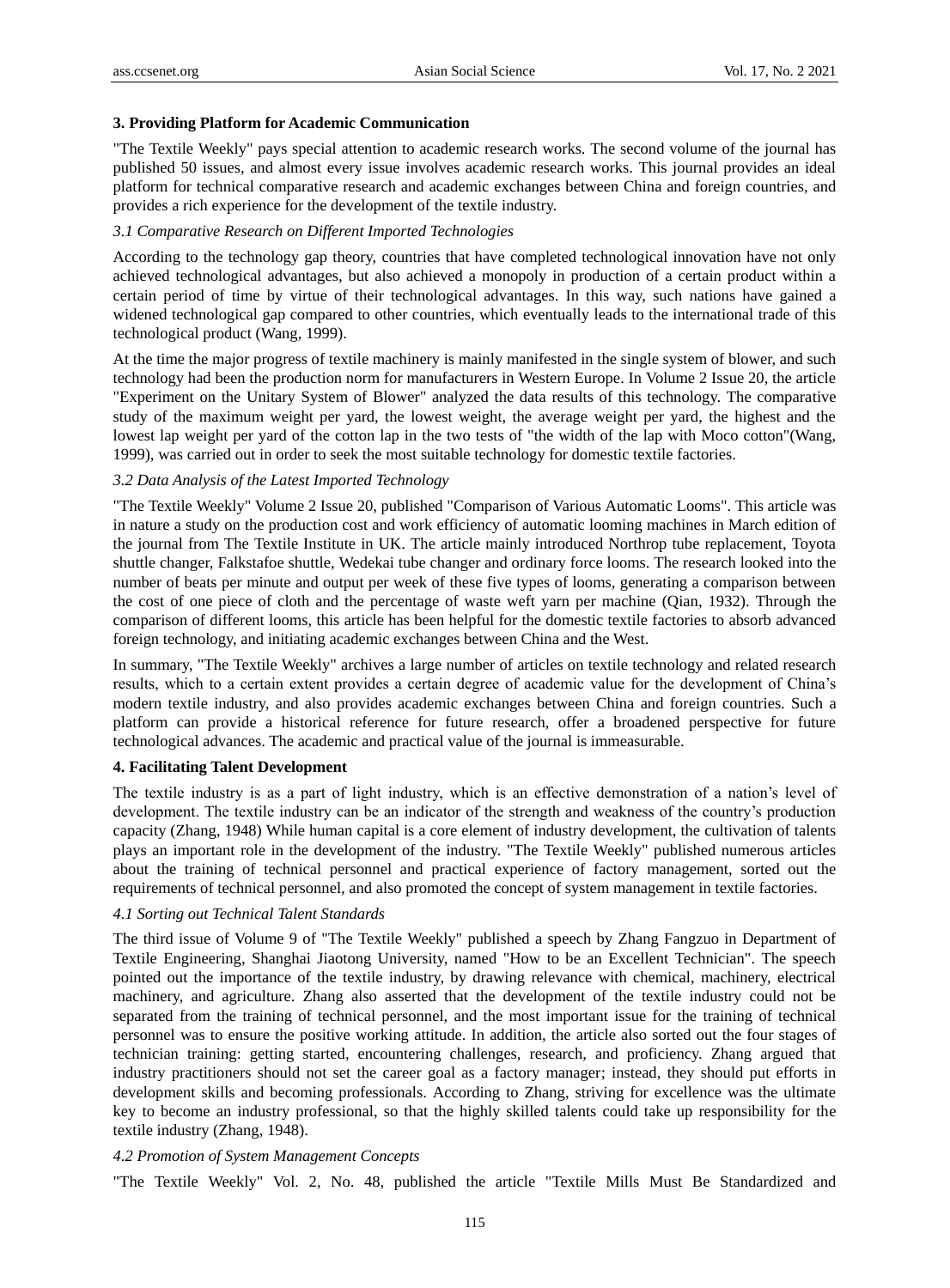Systematized", which stated that "Organization management, employment, operation, production, and all other matters must follow certain standards and systems. Standards and systems as a practical methodical guide, must be strictly applied in order to raise production effectiveness and efficiency" (Zhang, 1948). The article emphasized on the importance of standards, the correspondence of decision making power and responsibility, appointing people on their merits, abandoning flattery at the workplace, and eliminating biased and corruptive behavior in the work environment. These viewpoints, to some extent, had effectively promoted the concept of systematic management in the textile industry, which later had been promoted into various fields of national industry. The article "Organization System of the Textile Workshop" put forward that "the affairs of the textile workshop are so complicated it also resembles a small scale nation. Organizational practice often fails in close organizing, professional responsibility distribution, and sufficient workplace communication. Such flaws in management can be so fatal that they would eventually lead to a failure in China's national fortifications in the battlefield of modern industry development" (Zhang, 1948). The author therefore, set apart the textile factory headquarters and divided the sub-factory headquarters into three departments, namely, textiles, daily errands, and machinery, each performing its own duties. This provided great reference value for the major textile factories to improve their own organizational systems.

In summary, as an important driving force for the development of the textile industry and the progress of textile technology, the training and management of textile talents are related to the development prospects of the industry. Textile journals record a large number of practical cases on the training of textile talents and textile factory management, providing a standardized system for the management of textile factories at that time, and also put forward a valuable development idea for the training of textile talents, and also provides experience and reference for personnel training and management practices in the future.

# **5. Improving R & D Ability**

To discover articles and materials about the contribution of Chinese people in the development of modern science and technology, textile journals are an important source. "The Textile Weekly" has published a considerable volume of important articles and articles on corporate management and textile industry development strategies, which can be used as a reference for modern managers in the textile industry, and also have important reference value for the study of modern textile history in China (Chen, 1993).

## *5.1 Research on Management Practice of Textile Industry*

"The Textile Weekly" Volume 2, Issue 49, published an article "A Little Contribution to the Management of Yarn Rolling Section", and put forward some tips on Yarn Management: clearing the fiber for five minutes four times per day for five minutes, improving downtime groom skills, checking yarn machinery by section, setting up reflect spot (Minfeng, 1932). Studying the textile industry management practices and research findings, and applying literature study in practical experience, will help with improvement on both research capacity and industry performance in the textile industry.

Cotton is an important source of raw materials for the textile industry. The production of cotton is mostly concentrated in the Yellow River Basin and the Yangtze River Basin. However, due to the destruction of the war, the Southeast and North China cotton planting and production areas have fallen one after another, leaving only Central Shaanxi and Western Hubei, Sichuan, Yunnan remain. "The Textile Weekly" Volume 8, No. 15, published the article "Discussion on the Production and Marketing of Shaanxi Cotton", which discussed the situation of cotton production and sales, the wartime damage to the production, and its difficult development in the Republic of China for 35 years. In this article, the low price of Shaanxi cotton was attributed to poor transportation capacity, high costs in transportation costs and the imbalance between supply and demand. Since suppliers lacking operational capital usually failed to meet the demand in cotton transactions which were usually bulk load transactions and were not able to participate in spot trading, the order-booking approach came along. However, this approach became non-feasible in the time of currency devaluation. The author therefore suggested that, lower interests offered by corporate finance to stimulate cash flows; setting up public warehouses in major distribution centers and using mortgage; establishing a notarization guarantee system in order to protect interests of both buyers and sellers and reduce unnecessary disputes. In addition, the article also made recommendations to the Textile Industry Mediation Committee to build public warehouses, implement a grading system, apply for mortgage loans, coordinate the number of purchases by manufacturers, and coordinate supply and demand. Through the discussion of the production and marketing of Shaanxi cotton, the article aimed to establish a comprehensive trading system and seek a reasonable delivery method for suppliers and consumers (Chang, 1947). From such article, there can be noted traces of today's commodity trading system, which echoes with the necessity of studying "The Textile Weekly".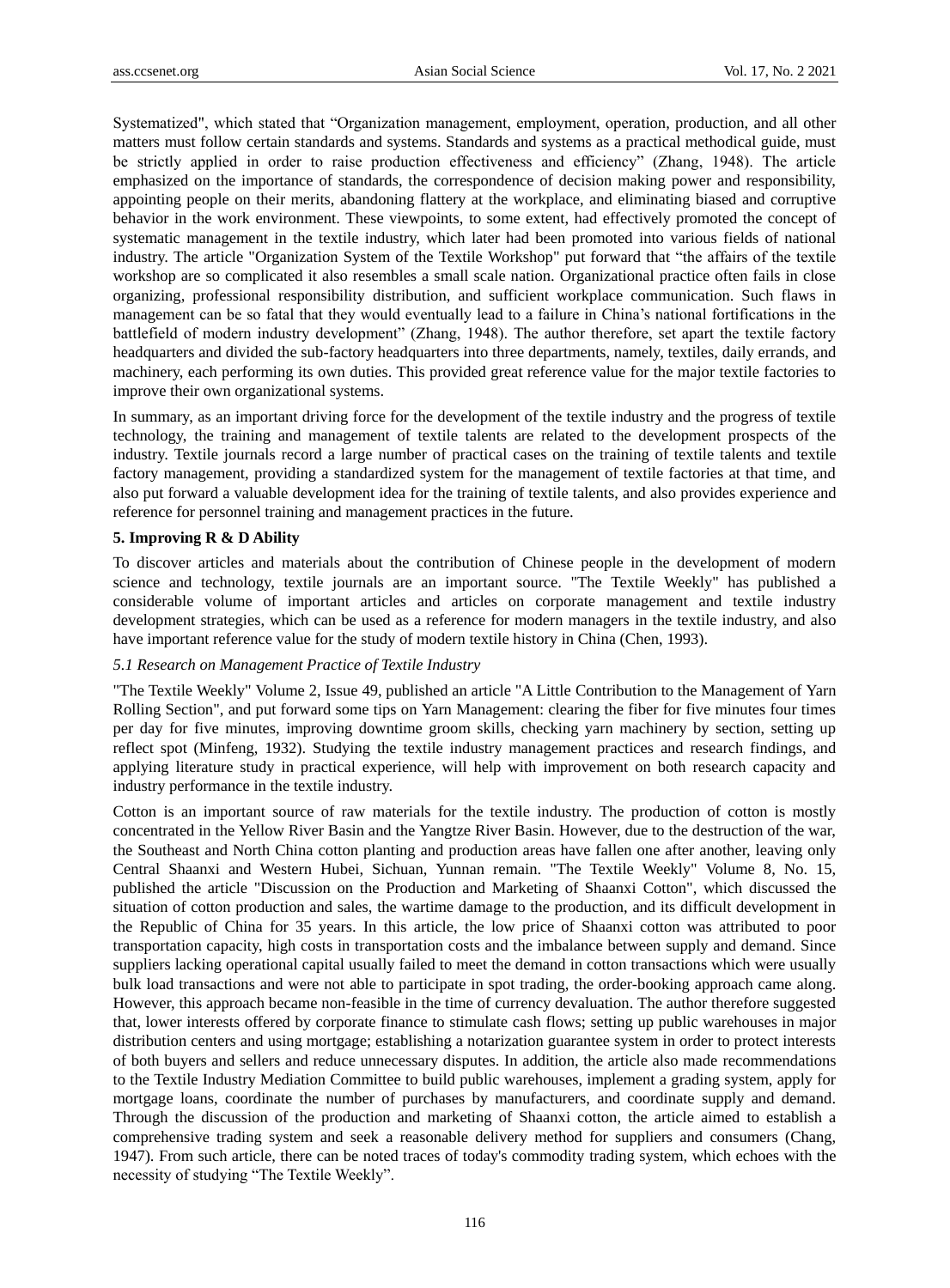# *5.2 Research Involving the Formulation of Industry Standards*

"The Textile Weekly" Volume 2, Issue 49, published the article "Discussion on Yarn Number Restructuring", which recorded the different yarn numbering systems in different countries due to regional differences and different textile materials. There were 17 numbering systems based on weight and 6 systems based on length. China's numbering system at the time, due to the overall faulty business environment domestically, basically followed the systems applied in the Western countries, leading to confusion in the yarn numbering system. Under this circumstance, practitioners in the textile industry began to explore the use of the metric system, and finally determined the gK universal yarn numbering system (Lou, 1948). The textual archive of such industry progress reflects Chinese patriotic capitalists and practitioners' exploration, and their contribution into the domestic industry.

From the historical perspective, looking at the development of China's industrial history, the textile industry has always been a barometer of a nation's industrial development, reflecting the development status of China's domestic industry, and playing an important role in facilitating current development of the domestic industry. The "Silk Road" 2100 ago has become an important bridge connecting China and the West. In today's modern industry development, with the acceleration of China's reform and opening-up process, the textile industry is facing a total transformation and upgrading. The "Belt and Road" initiative has provided strategic and policy support for the textile industry to "go global". For the textile industry, there are undoubtedly new development opportunities in the new era. From the perspective of periodical research, textile journals record a large amount of information about the development of the textile industry, including production management experience, textile technology exchange and introduction, textile talent training and management, textile industry development related policies and the formulation of textile industry standards. It carries important reference value for toady's readers and scholars to understand the development history of the textile industry, the development status of the textile technology, and the management of textile talents. It ensures the continuity of the development history of the industry, while at the same time, contributes to the future development and management practice. This is exactly the value of studying on textile journals.

In conclusion, as an important part of China's industry, the textile industry plays an important supporting role in the development of China's national economy. Research on textile journals can help understand the development process of the textile industry and the entire national industry in a specific period, and provide historical reference for the further development of the domestic industry.

# **References**

Chang, P. Q. (1947). A discussion on the marketing of Shaanxi cotton. *Fang Zhi Zhou Kan, 8*(15), 441-452.

- Chen, Y. T. (1989). A preliminary analysis of the characteristics of "Textile Weekly". *Zhongguo Fang Zhi Da Xue Xue Bao, 15*(3), 91-94.
- Chen, Y. T. (1993). Analysis of domestic textile journals in the 1930s and 1940s. *Zhongguo Fang Zhi Da Xue Xue Bao, 13*(4), 92-94.
- Hua, S. S. (1932). Textiles Workshop Organization System. *Fang Zhi Zhou Kan, 2*(48), 1349.
- Lou, Z. Z. (1948). A discussion on yarn number reformation. *Fang Zhi Zhou Kan, 9*(3), 7-9.
- Min, F., & Zhang, Y. D. (1932). A little contribution to the management of the Shaking Section. *Fang Zhi Zhou Kan, 2*(49), 1397-1398.
- Qian, G. Y. (1931). Publication Remarks. *Fang Zhi Zhou Kan, 1*(1), 10.
- Qian, G. Y. (1932). Comparison of various automatic cloth machines. *Fang Zhi Zhou Kan, 2*(20), 508-511.
- Qian, G. Y. (1932). Does the government have the courage to protect the cotton textile industry? *Fang Zhi Zhou Kan, 2*(49), 1347-1379.
- Qian, G. Y. (1946). Publication Resume Remarks. *Fang Zhi Zhou Kan, 7*(1).
- Shan, F (1932). Textile mills must be standardized and systematized. *Fang Zhi Zhou Kan, 2*(48), 1349.
- Su, X., & Yang, X. M. (2014). On the historical significance of "Friends of Textiles". *Si Chou, 51*(12), 64-71.
- Tang, M. X. (1932). The test of the unitary system of flower cleaning machine. *Fang Zhi Zhou Kan, 2*(22), 565-566.
- Wang, X. M. (1999). *Ji Shu Yin Jin: Li Lun, Zhan Lue, Ji Zhi.* [Technology Introduction: Theory, Strategy and Mechanism]. China Renmin University Press.